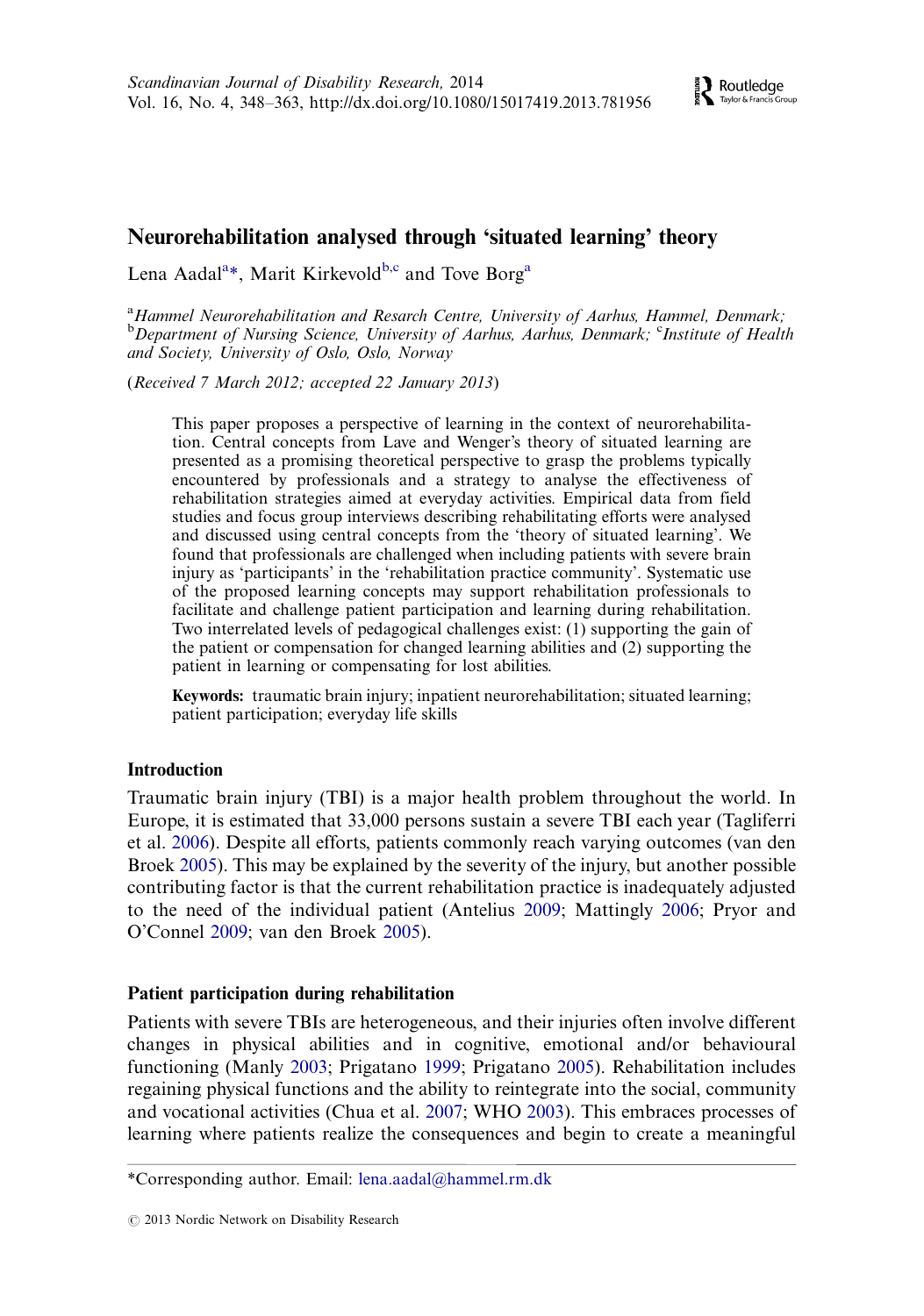daily life when taking the altered conditions into consideration. These processes also encompass feelings and embodied knowledge revealed in action which requires psychosocial rehabilitation and a professional role as a collaborator and supporter of the patient's individual process, respecting the settings in a public health care system (Schwandt [2004](#page-15-0)). Patients' participation is therefore central, both as a goal towards empowerment and a way to facilitate motivation and learning (Borg [2003;](#page-13-0) Carlson et al. [2006;](#page-13-0) Standal and Jespersen [2008](#page-15-0); Standal, Kissow, and Morisbak [2007\)](#page-15-0). This perspective and the context in which rehabilitation happens might be understood in the light of Lave and Wenger's theory of social practice and learning.

Currently, there is no unified learning theory in rehabilitation (Whyte and Hart [2003\)](#page-15-0). Different explanatory frameworks are offered within the areas of behavioural-, cognitive- and social learning (Hart and Powell [2011\)](#page-14-0). When considering the patients' skills shortly after a TBI and the needed skills to handle an everyday life, a broader frame of learning is needed to understand bodily, emotional and social aspects in processes of learning. In this regard, the theory of situated learning has been found valuable. However, the studies focus on patients with changes following a moderate stroke (Borg [2003](#page-13-0); Vanetzian [1997](#page-15-0)) In this paper, we argue that the 'theory of situated learning' (Lave and Wenger [1991](#page-14-0)) is a promising theoretical perspective in relation to TBI patients as well. The aim is to discuss and illustrate how the analytical concepts 'community of practice', 'legitimate peripheral participation' and 'trajectories' can help illuminate the challenges and efforts confronting the rehabilitation professionals during rehabilitation, when the goal is to promote the patients' participation and learning.

#### Rehabilitation practice understood as 'situated learning'

The theory of 'situated learning' (Lave and Wenger [1991\)](#page-14-0) regards the human motivation to act, think or learn as integrated in our active relation to the world. The concept is described as learning processes arising when the learner interacts with members of and participates in shared activities in a community of practice. Old-time members of a community of practice, as well as practitioners in rehabilitation a community of practice, develop over time a shared repertoire of experiences, stories, tools and ways of addressing recurring problems (Wenger [2009\)](#page-15-0). Newcomers, the patients, are included in such a community to learn this kind of shared knowledge. The patient's learning is defined as 'becoming able to be involved in new activities, to perform new activities, to perform new tasks and functions, to master new understandings' (Lave and Wenger [1991,](#page-14-0) p. 53). Learning affects physical, cognitive and behavioural functions leading to changed participation in a diversity of social relations. This is a familiar challenge during rehabilitation. The rehabilitation course encompasses processes of change where the patient realizes the acquired changes and acts to create meaningfulness in daily life taking the altered conditions into consideration. Whereas this process of learning arises during the patient's participation, his commitment to the long path is required. In order to address the challenge of the patient's possible low motivation caused by the unwanted situation and lack of knowledge about what and how they need to learn during rehabilitation, the professionals need to achieve an understanding of the present conditions experienced by the patient (Mattingly and Fleming [1994](#page-15-0)). The patients' access to the community of practice is as newcomer-defined and legitimate. An asymmetry exists between the patient as newcomer and the professionals as old-timers with extended knowledge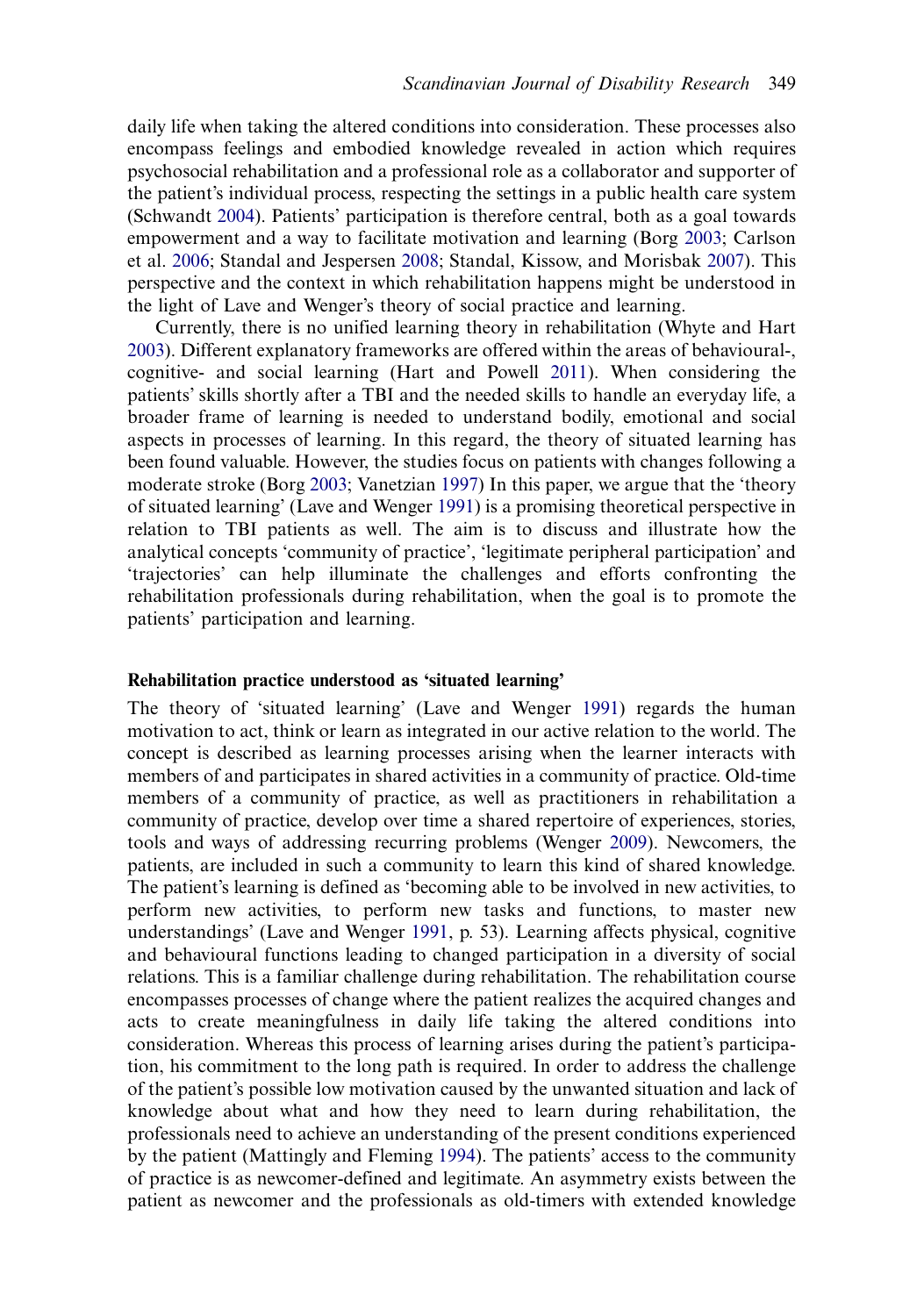and skills to handle everyday life after the TBI, but the community of practice is directed towards facilitating the learning process for the newcomer. The patient thereby has opportunities to gradually learn from the shared practices. In the following, selected concepts from the theory of situated learning will be further elaborated.

### Community of practice

From the perspective of 'situated learning' the patient and the rehabilitation team are regarded as a 'community of practice' defined as a group of people who engage in a shared domain of interest, craft or profession in different settings. It is an intrinsic condition for the existence of knowledge (Lave and Wenger [1991\)](#page-14-0). Being a member of a community of practice is founded in the ability to engage with others, understand sufficiently to participate in the practice and the capability to make a new repertoire meaningful (Wenger [2008\)](#page-15-0). The professionals at a rehabilitation hospital share common knowledge, a history and a common practice of rehabilitation. Even if professionals have no subjective experiences with TBI they have seen numerous patients and experienced their reactions, challenges and efforts to gain abilities and are professionally committed to support the patients' processes of learning. This leads to common knowledge in the community which is actualized when establishing activities, surroundings and relationships reflecting a home environment, in order to promote participation (Benner [1997](#page-13-0)). The shared domain entails insight in several patients' experiences, feelings and changed functions derived from the construction of joint narratives in order to make sense during rehabilitation processes (Mattingly [1994;](#page-14-0) Mattingly and Fleming [1994\)](#page-15-0). These narratives serve as a window to grasp the patient's experiences and the stories extend the shared knowledge between patients and professionals, but the common knowledge is even wider.

The characteristic of a shared domain of interest, experiences and tools vary when it comes to patients participating in the community of practice. Members are brought together by joining in common activities and by what they have learned through their mutual engagement. Following a TBI, patients acquire changes in bodily capacities, which necessitate alternative strategies in the relearning of everyday life skills. Before the injury, the patient used the surrounding objects without thinking (Toombs [2001\)](#page-15-0). These experiences and knowledge might ease the process of relearning by their influence on neural plasticity. Learning tasks ought to have real-world relevance for the patient (Carey et al. [2012\)](#page-13-0). Function in a context of the task for which it would normally be required impacts relearning and adjustments to deficits and injury (Coyle and Martin [2007\)](#page-13-0) involving reorganization and rerouting of intracorticate pathways (Kolb, Teskey, and Gibb [2010\)](#page-14-0). The patient's everyday life experiences might be similar to those of the rehabilitation professionals, fellow patients and relatives though cultural variations may exist. However, activities at a hospital have similarities to, but also differ from the patient's everyday life in a private home. In the hospital, activities are mostly physical treatments, activities of daily living and activities that foster personal well-being and being together with professionals, fellow patients and relatives. The patients may regard these activities as more meaningful in a private home, but the assessments are different within the hospital setting because the view of meaningfulness is attributed to a step-by-step process combined with the patients' experienced needs and opportunities following a severe TBI.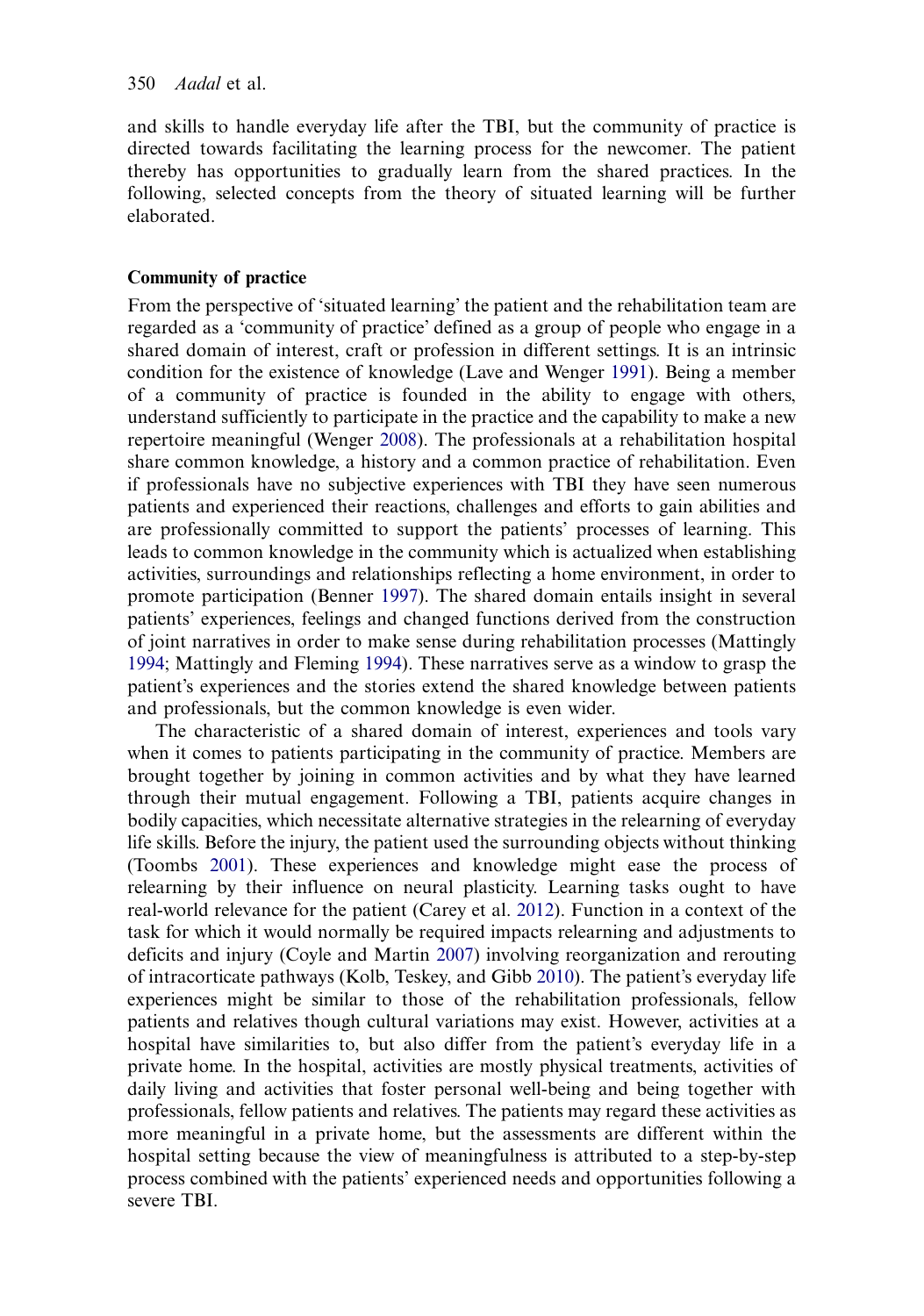The patient's position and participation differ in the community. Membership is when the patient experiences that his presence influences the community of practice. During rehabilitation, membership also may be when patients participate in handling everyday life activities that they find meaningful, such as eating, maintaining hygiene, getting dressed, amusements and social interactions within a 'home-like' ward environment.

Summing up, the rehabilitating knowledge is actualized in a 'home-like' setting. Furthermore, social interaction and collaboration between professionals, relatives, fellow patients and the patient during common activities are considered as an opportunity to gain lost or changed skills. In this understanding, we claim that the rehabilitation community has clear parallels to a community of practice as described in the theory of situated learning.

### Legitimate peripheral participation

The term 'legitimate peripheral participation' (LPP) emphasizes that participation is crucial for learning and providing conditions to generate relations and personal interactions. Legitimacy is underscored by the 'newcomer's' admission to the community of practice including accept and support of his need to learn on equal footing. 'LPP' conceptualizes a position from where the 'newcomer' participates and contributes with simple tasks and over time intentionally moves towards performing activities and tasks with increasing complexity (Lave and Wenger [1991;](#page-14-0) Lave [2008](#page-14-0); Wenger [2008](#page-15-0)). Learning is also promoted when the 'newcomer' participates in information flows and conversations, in which they can make sense (Lave and Wenger [1991\)](#page-14-0). In rehabilitation, the patient's LPP in the community of practice is constituted by a right to participate and acceptance of limited contributions in shared activities due to functional difficulties. The position as LPP opens for opportunities for learning lost skills, habits, attitudes and/or learns compensating strategies. Rehabilitation professionals regard it as their responsibility to create conditions that support and challenge the patients during their rehabilitation and learning process. This imperative access, cooperation and increasing participation seem consistent with the concept of LPP.

### Rehabilitation as a trajectory of learning

Conditions for learning arise in a process between the patient as newcomer and oldtimer members situated in a community of practice doing daily life activities (Lave and Wenger [1991;](#page-14-0) Lave [2008](#page-14-0); Wenger [2008](#page-15-0); Wenger [2009\)](#page-15-0). Within situated learning, this process is designated as 'a trajectory'. The patient's processes of knowing, learning and transformation is shaped over time by increasing participation in practicing activities, identities, artefacts and knowledge formed by the community (Lave and Wenger [1991\)](#page-14-0). The community of practice promotes the shaping of the trajectory by providing access to resources that enhance the patient's participation and involvement in actions, discussions and reflections that make a difference to the community they value (Wenger [2008](#page-15-0)). The trajectory are influenced by the patient's attitudes, values, knowledge and skills the learning trajectory and created within and across communities to make sense. The learner's intentionality underlines the importance of both past and future, which is considered when the professionals develop the learning environment.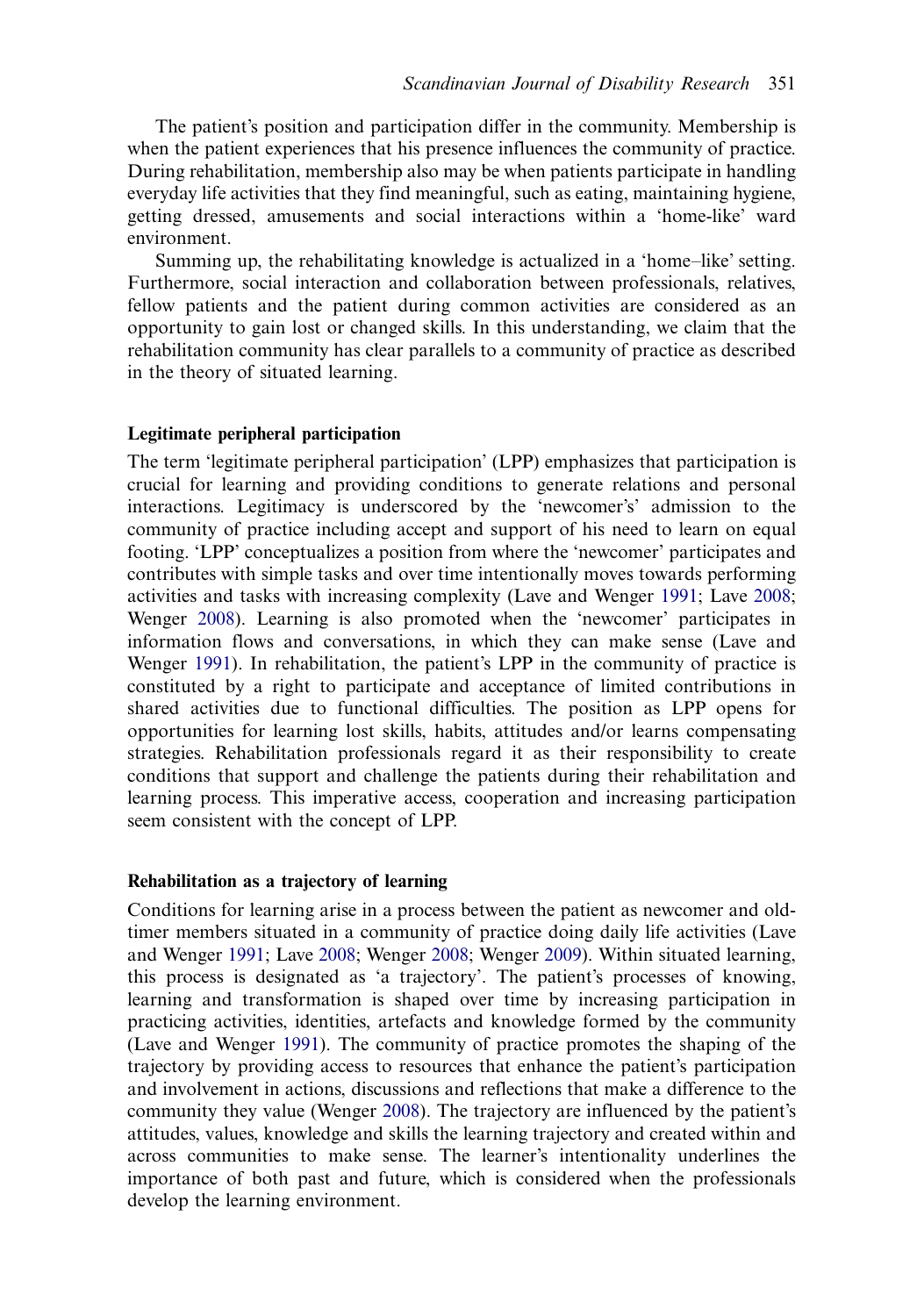In rehabilitation, systematic use of pictures, stories and information from relatives may provide the professionals with essential knowledge of situations or actions that patients recognize from their past and help them to discover skills to learn in order to handle the future. The professionals support the patients' participation in activities adjusted to where they are in the learning trajectory seen from their own perspective. The rehabilitation 'trajectory' entails an increasing understanding of how, when and with regard to what the community collaborates in order to handle everyday life.

In the following, we explore how systematic use of the analytical concepts within the framework of 'situated learning' may constitute an understanding of the specific pedagogical challenges that the professionals' might face in facilitating the patients' participation and learning.

### Methodology

The study applied an ethnographic approach. Data was gathered from field studies of interactions between patients and professionals in ongoing rehabilitation practice supplemented by in-depth qualitative focus group interviews of rehabilitation experts carried out by the first author (Kvale and Brinkmann [2008](#page-14-0); Spradley [1979](#page-15-0); Spradley [1989\)](#page-15-0). To strengthen the consistency and transparency of the research process, a log book was written to document strategies and decisions throughout the study (Debesay, Nåden, and Slettebø [2008;](#page-14-0) Whitehead [2004](#page-15-0)).

### Field study

This paper draws on observations involving the interdisciplinary teams associated to two severely injured TBI patients. Interactions between patients and the interdisciplinary team were observed in focused field studies. Two males with severe TBI were each observed for three to four days (mornings and evenings) (Emerson [1995](#page-14-0); Hammersley and Atkinson [2004](#page-14-0); Hansen [1994](#page-14-0)). The inclusion criteria comprised age  $>$ 18 years, severe TBI (Glasgow Coma Scale  $<$ 9) and a cognitive function monitored at 66-75 at the Galveston Orientation Amnesia Test (Levin, O'Donnel, and Grossman [1979\)](#page-14-0) and a Ranchos Los Amigos score at minimum 4 (Hagen [1984](#page-14-0)). Field notes, describing situations in detail and the patients' attempts or activities done in interaction with rehabilitation professionals, were written immediately after the observations (Hastrup and Ovesen [1990](#page-14-0); Hastrup [1988;](#page-14-0) Hastrup [2003](#page-14-0)).

### Focus group interview

Experiences and understanding of the ongoing rehabilitation practice from the professional team's perspective were collected in semi-structured focus group interviews (Freeman [2006](#page-14-0); McLafferty [2004\)](#page-15-0). Two focus group interviews of 1 male and 10 female rehabilitation experts representing interdisciplinary educational backgrounds and two different wards were conducted. The rehabilitation clinicians had on average six years of experience.

Field notes as well as the audio-taped group interviews were instantly transformed from talk to text. N-Vivo 9 QSR International, a qualitative research software programme, was used to store and organize data during the analysis (Bazeleley [2007](#page-13-0)).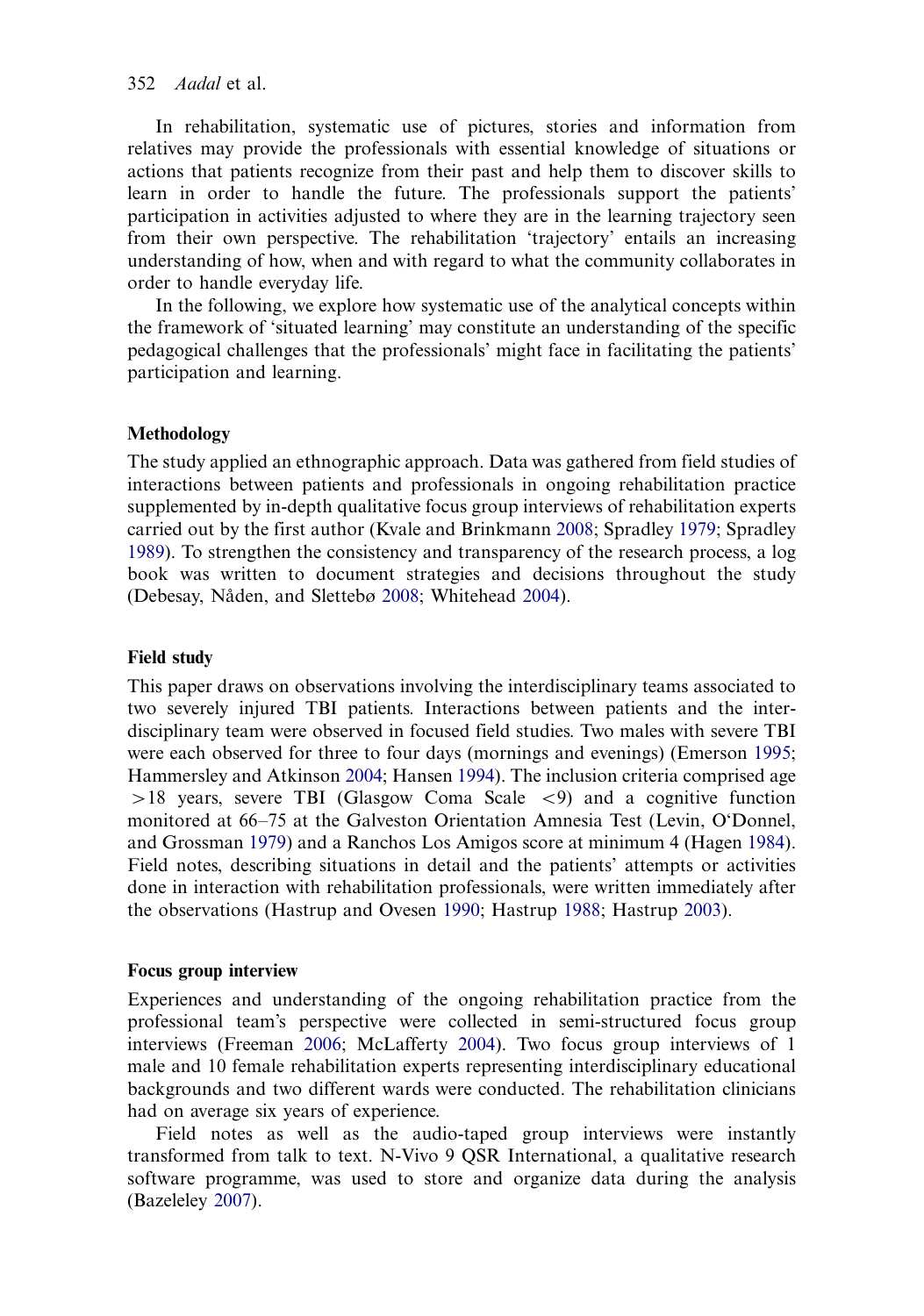### Analysis

Data was analysed as text from a hermeneutic perspective (Gadamer [2004](#page-14-0)). First, the field notes and transcribed interviews were read to get an overall impression of what was said and done by professionals (Kvale [2003](#page-14-0)). This gave an initial understanding of the professionals' efforts to facilitate 'the motivating force in human nature to learn'. The professionals' scope of the patient's learning processes included skills, behaviour and the ability to interact: (The patient's) 'life story, values, interests, norms and approaches are important in order to identify what they want to learn' and finally learning as a contextualized working relationship: (It is) 'important he (*the patient*) can see the meaning  $-$  we vary the context to establish a realm of understanding to convey the activity to the patient'. In the light of similarities between empirical data and the situated learning theory, this might be a fruitful theoretical perspective to gain more in-depth understanding of the text. Next, the text was, therefore, analysed applying the key concepts of the situated learning theory. 'Community of practice', 'legitimate peripheral participation' and 'learning trajectory' might be rewarding to uncover and highlight professional challenges embedded in rehabilitation practice and pinpoint issues where this reflected pedagogic approach.

### Ethical considerations

The study was carried out in accordance to the ethical guidelines for nursing research in the Nordic countries (Northern Nurses Federation [2003](#page-15-0)). It was reported to the Regional Committee on Biomedical Research and permission was obtained from The Danish Data Protection Agency. Informed verbal consent was obtained from the patient supplemented with surrogate informed written consent signed by the patient's closest relative. Withdrawal of the content was possible at any time without consequences for their care. All professionals gave informed written consent to participate.

### **Results**

The following examples from both cases as well as interviews were analysed, using central analytical concepts from the theory of situated learning, in order to highlight the professional's rehabilitation efforts to promote patient participation and learning. The study took place at a rehabilitation hospital. The interdisciplinary team consisted of registered nurses, social and health care assistants, occupational and physiotherapists in collaboration with doctors, neurophysiologists and speech therapists etc. The professionals' aim was to make it possible for the patient to interact with different groups of professionals, fellow patients and relatives during everyday life tasks of varying complexity in each patient's rehabilitation and learning trajectory. It was in this setting that 'Kean' and 'Mike' (fictitious names) were situated, when they participated in the field study.

## Kean

Thirty-six-year-old Kean had been involved in a traffic accident, following severe multi-traumas. Kean had a severe brain injury with post-traumatic amnesia for six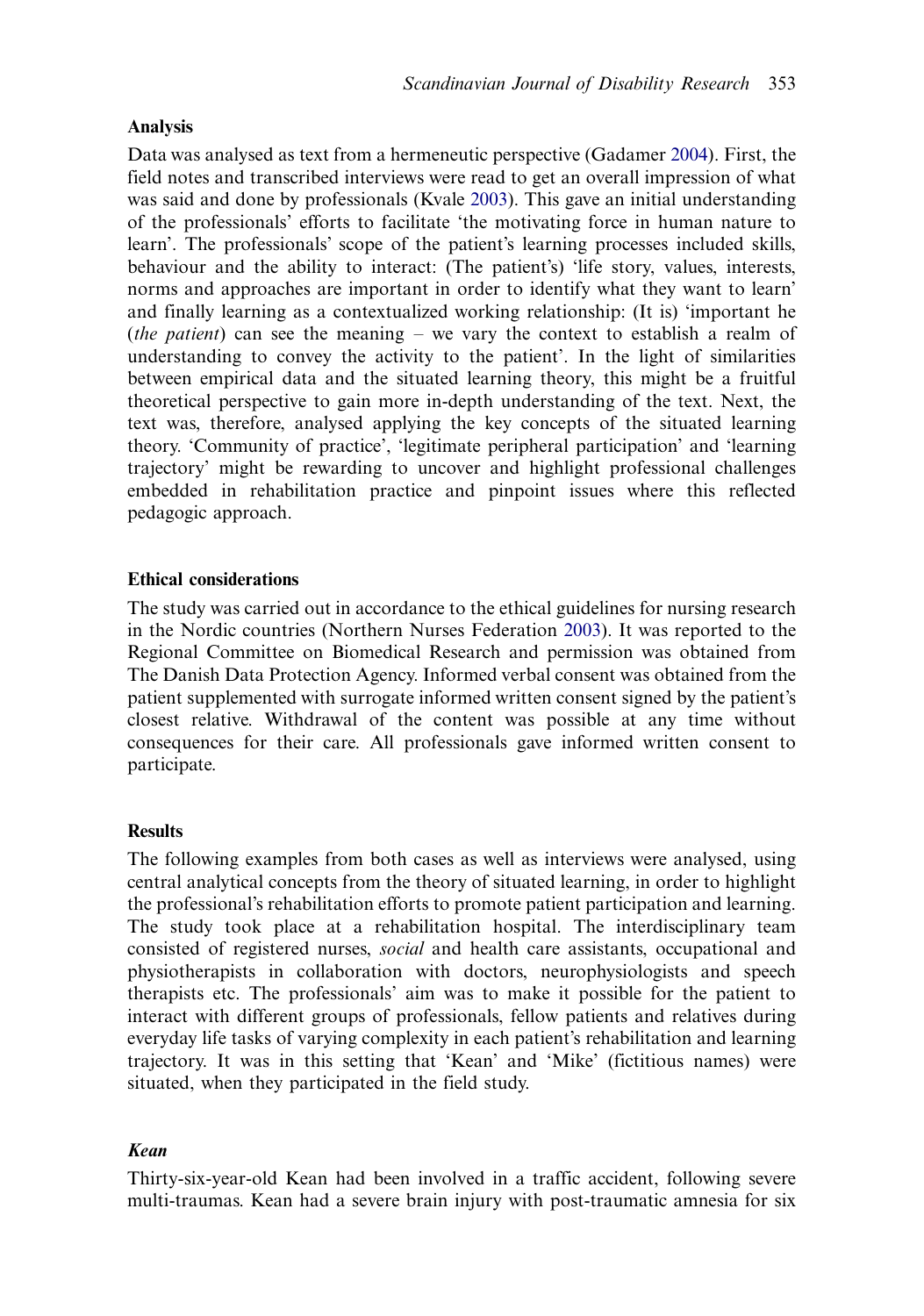## 354 Aadal et al.

weeks and memory problems persisted throughout the field study. He was intermittently aware of the seriousness of his injury, was uncritical and hot-tempered. His frontal injury entailed difficulties in interacting and problem-solving activities. His left leg was fractured and the functions of his left arm and leg were moderately reduced. Although he was motivated for physical training he refused to take part in most of the daily life rehabilitating activities.

## Mike

Forty-one-year-old Mike fell down a staircase. He sustained acute epidural haematoma and contusions. Mike had a severe brain injury with post-traumatic amnesia for seven weeks, and sustained serious memory problems. In a few situations he had been verbally and physically aggressive. He had dysphagia and had a nutrition tube. He was able to understand short sentences, had aphasia but answered yes or no and followed short instructions. Mike showed no initiative and was very tired. His arms and legs were hypotonic, his movements uncoordinated and his balance was reduced.

### Creating a rehabilitation and learning context as a 'community of practice'

In the following, we describe the efforts of the professionals in establishing a relation, enabling a dialogue and sharing activities with the patient in order to create a rehabilitation context as a 'community of practice'; all factors which are fundamental professional tasks in the development of a rehabilitation context. A professional expresses:

Good chemistry is essential. If we have any possibilities we use it shamelessly. It might be better with a male than a female, better with a younger than an older person or  $-$  yes we use what we can in order to reach the patient.

When the professional receives the patient, then the professional efforts are directed towards identifying common interests to generate a dialogue. 'If I know something that the patient is pleased with and usually wants to have a cosy chat  $-$  then I sometimes succeed in creating a positive atmosphere'. The interpretation of verbal and nonverbal conversations inspires the next advancement in order to 'invite the patient to a certain extent of joint activity':

I think I might get the patient to do something or just be present. Performance is not necessary, only that they want to participate in a meaningful basic activity. Now I am thinking of some of the lowest levels of activity concerning human needs.

The explication of lower levels of activities might indicate professional reflexions concerning conducting achievable activities taking the patients' position as new in the community and his changed abilities to engage into consideration.

This illustrates that the interdisciplinary teams intend to create a rehabilitation context with features of inclusion, shared activity and interaction similar to the descriptions of a 'community of practice'. In the following, we explore how their expressed knowledge, values and skills became visible in practice.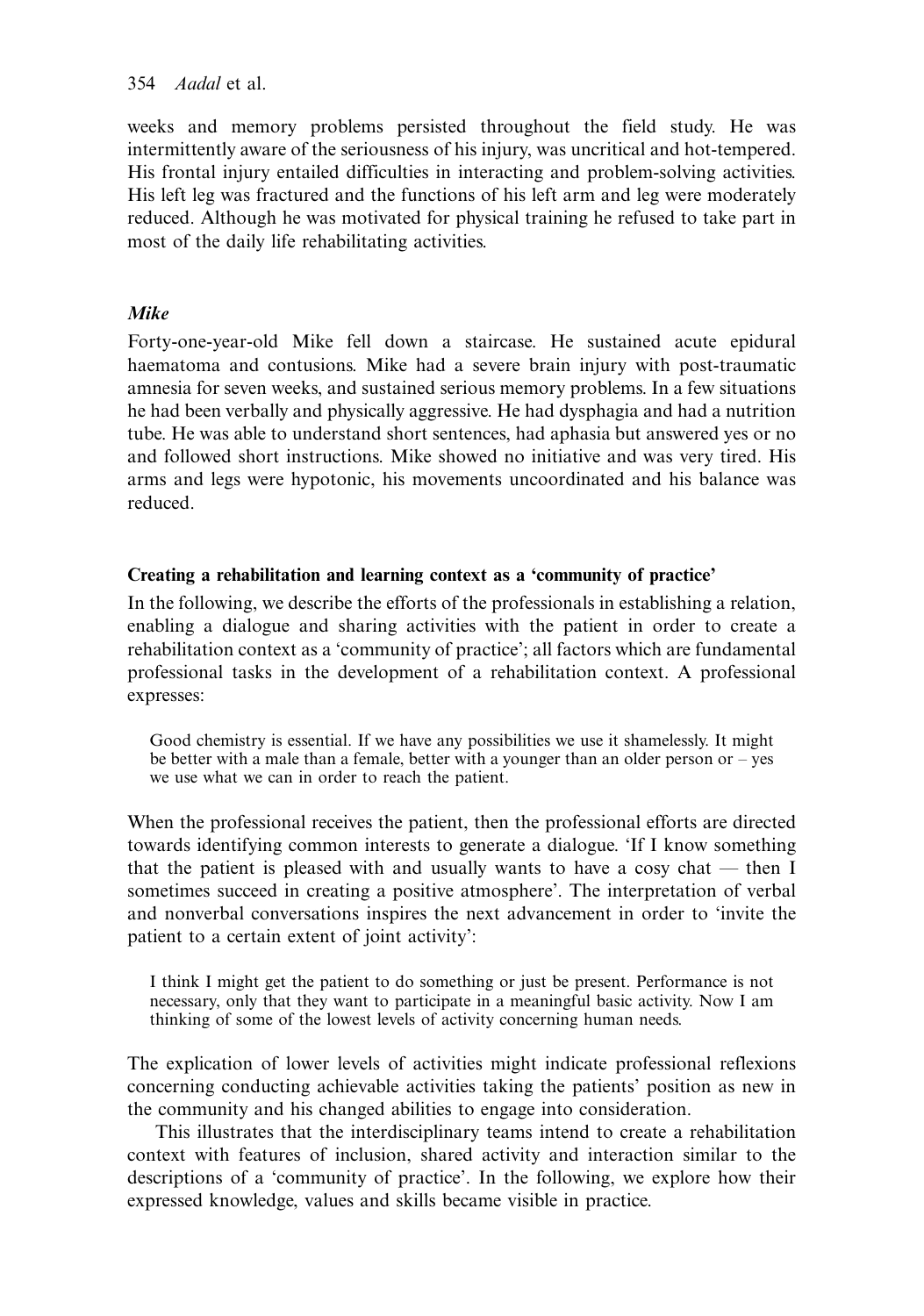We begin by exploring a situation that occurred as Kean was assisted to transfer from a chair to a bed to have a rest. In similar situations he was observed to be irritated when asked to move slowly or reminded not to use or alleviate the pressure on his fractured leg. The professional prepared for his movement by placing the bed and chair in accordance with the photographic guidelines professionals had designed for the team so that Kean could experience identical interpersonal procedures each time in the same sequence. In a calm voice, the professional reminded him:

Please remember to move slowly so you don't fall out of the chair. You have already tricked me once' she smiles and her tone is humoristic. Kean addresses her directly and with a firm voice says 'no I do not' and later sneers at her 'are you ready or have you got stuck'.... Apparently Kean participates in moving, but he ignores her guidance and mumbles, so that his tone is difficult to interpret. Kean says that the movement is taking too long especially when she comments 'you are going too fast - too fast. We prefer quality to quantity' Kean is irritated and spells out the word Q-U-A-L-I-T-Y followed by an inaudible sentence. A few minutes later he is asleep.

From a perspective of situated learning, the professional tries to engage Kean in a joint activity by encouraging and supporting his participation, while compensating for his acquired difficulties. Her humoristic tone indicates that Kean's well-being is the starting point for their interaction and his initial cooperation reflects their relationship and a mutual objective. Her guidance is based on professional assessments and experiences and seeks to direct him to participate, while at the same time maintaining his security. Kean's physiological limitations explain the necessity of placing the chair by the bed to minimize the physical requirements for the movement, and he has to recognize and recall the procedure in order to participate. Kean interprets the activity and the professional's intensions as a meaningful activity and seeks to move to contribute, but he is not fully conscious of his injury and is unaware of the security risk. Kean initiates the movement, and the professional intervenes to prevent a risky situation from occurring, and Kean's attempted contribution to the activity fails. Shared activities in the community of rehabilitation often relates to daily recurrent tasks as hygiene, dressing, having meals or leisure activities. The professional experts put forward a hypothesis concerning activities that the patient as newcomer in the community might experience meaningful to learn in order to experience well-being or reduce his dependency. Collaboration between members of the community provides learning conditions for both the professionals and the patient in the step-by-step process in accomplishing the task. However, data also highlight unsolved problems concerning the patients' ability to understand sufficient of the practice to participate. The professionals' challenges involve both difficulties in terms of including patients in activities and the immense complexity experienced when inviting patients to participate in shared activities to promote their participation and learning.

#### The patient as a legitimate peripheral participant in the rehabilitation community

The patient's access to the community of rehabilitation is obvious, but inclusive efforts were expressed as fundamental. 'We make a joined assessment of what we observe among the patient and put forward a hypothesis of what might work. We make a note and everybody tries to act this way when interacting with the patient'. The quote illustrates that the positive atmosphere is a reflected part of inclusion in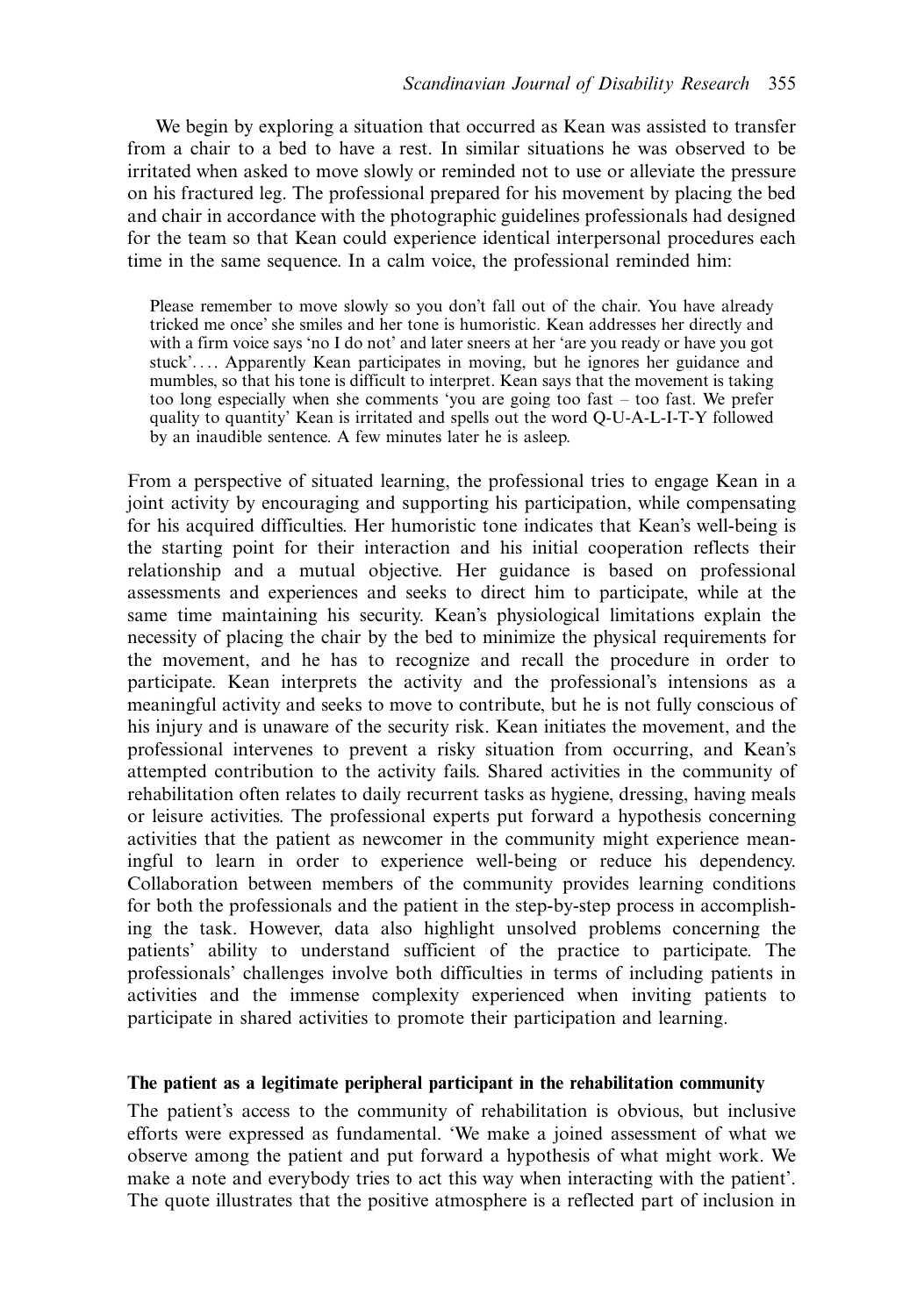the rehabilitation environment. Shared interests between participants seem to facilitate the newcomer's agreement as a sort of collaboration. A professional expressed: 'We try to identify what might increase the patient's interest to add just a little more in order to make just a little meaningfulness visible to the patient. Positively it might be used to get them to agree to some of the ''must activities in an everyday life''. The patient's response may be a refusal followed by developing a new hypothesis or it might be a step towards increased participation as intended by the professional'.

In the following, we use data from the field studies to illustrate the professional efforts in order to create a learning environment to the LPP as newcomer in the community of practice. When the professionals intended to promote Kean's participation, they seemed to conduct simple standardized activities known by the patient before the injury; for instance preparing for movement:

Before all the transfers from and to the wheel chair Kean was instructed. He was ready to move and tried to establish eye contact. Every transfer was done in absolutely the same way using the same positions and actions, instructed and physically supported by professionals. She kindly asked: 'At which leg do you have to avoid body weight'? Immediately Kean answered 'left'. He was smiling. 'Fine' – please stand up. He briefly considered. Then he seized the bed and stood up with his left leg raised.

Kean as 'newcomer' used the created path for participation and learned some elements of a simple activity:

The professional praised and instructed in short terms -'fine, wait, then you can turn around SLOWLY and then you can sit down'. In short moments the tone was sharp and commanding because Kean began to move before all preparations had been finished. Kean was encouraged, supervised and compensated by the professional. His tempo might be an expression of his wish to be helpful and contribute to the activity.

By his contributions to the activity, he obtained admission to experience and gradually learn how to transfer safely when taking his physical changes into consideration.

Another example was a professional who acted to include, promote and challenge Mike in a joint everyday activity:

'Your T-shirt is wet, and I think we have to change it'. She draws it above his head and gives him another T-shirt. It is unfolded with the front up and the neckline close to him. 'Can you find up and down at this one'? Mike attempts to get the T- shirt on, but fails and gets his hand through the neckline. She stops him and assists. Gently she guides his hands into the sleeves. Mike tries to lift the T-shirt over his head but the professional needs to assist the movement. The professional asks: 'Is it sitting as you want'? Mike nods while they have eye contact.

Mike's well-being is central in the dialogue and his reaction indicates that they have a relationship and a mutual engagement. The professional suggests the activity aimed at both his well-being and his pre-injury experiences about dressing. She suggests a joint activity by using the phrase 'we have to change it'. Mike understands the wet shirt and her verbal and non-verbal intensions as a meaningful activity shown by his intension of contribution. The way she offers Mike the new shirt is explained in her aim of inclusion. She reflects on his physiological and cognitive abilities to recognize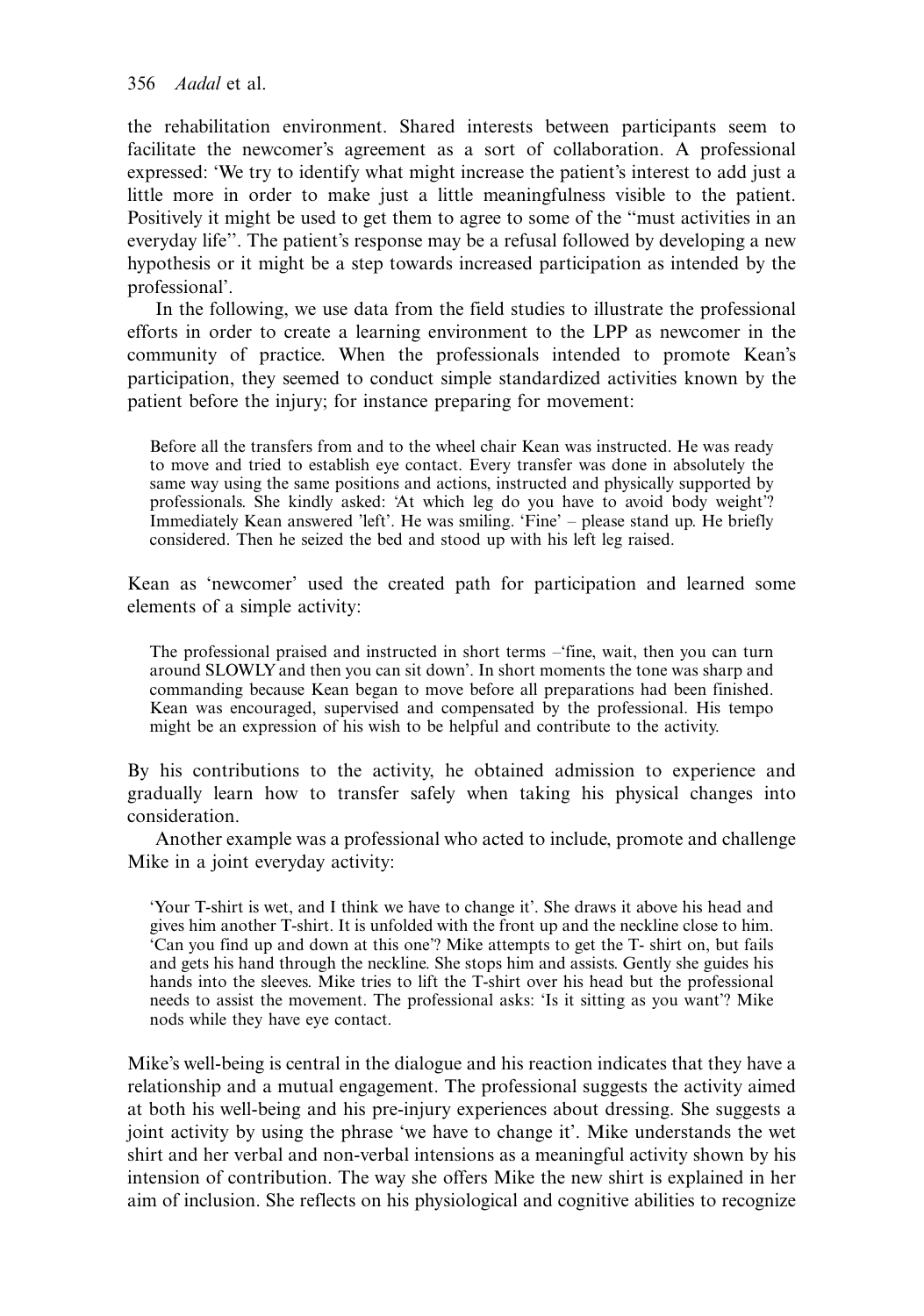the shirt, its placement, how to get in on and further his mobility and puts forward a hypothesis in placing the shirt in his lap. With the shirts front up and neckline closest, Mike first has to recognize it as a garment and further decide how the shirt must be placed to get the front at his chest. Mike initiates the dressing. The professional awaits, guides and intervenes to prevent failed attempts. In this way, she aims to include Mike in the 'community of practice' to participate in a joint activity that may challenge his changed physical and cognitive abilities to contribute. Through LPP, the 'newcomer' acquires the culture of practice and the community of practice includes the 'newcomer'. In contrast, refused or limited access will inhibit the possibility to learn. In the following, we describe examples where the position of LPP is challenged by the patients changed abilities in doing daily life activities.

In rehabilitation, creating an 'inclusive practice' becomes crucial for the patients due to the close connection between possibilities for learning and membership of the community of practice.

A professional describes: 'We try many different roles in interacting – try to run the process, omit to manage - try different strategies and initiatives'. The patients often have changed cognitive and physical abilities, which impede their participation in the existing community, especially because participation takes place within a hospital culture and environment. The professional challenge seems persistent during the rehabilitation course: 'Establishing contact to the patient in order to initiate things is difficult. From day to day it can differ how the strategy works'. Even though the patients are given access to the community of practice, they only engage when they share the interests with the community and regard the common activity as meaningful. Creating meaningfulness seems to be essential in conducting rehabilitation activities:

He is interested in basketball as we try to oblige by having something he can sling but not hit too hard .... It is about finding some elements of interests as you are allowed to built on a little so he can see the meaning.

Even if the starting point is the patients' interests and preferences, inclusion may fail, as the following example illustrates: Professional: 'Is there anything you want to do'? Kean: 'It has to be something functional. Something I normally do at work. I can do everything with both sides, but left arm still needs training' and later 'when I get up I get dizzy and my legs can't keep up'. Kean's awareness of his own situation is limited. From his perspective, the rehabilitation activities may seem meaningless when the need for rehabilitation is not perceived. His expressed meaningful activities are related to his previous job. The professional, on the other hand, considers activities of daily living meaningful, due to his challenges. He refuses to take part in activities and conversations when the domain has no interest, as further highlighted in the next situation:

Kean accepted to follow the professional to the kitchen to whip some cream. In the kitchen the professional asks if he will whip the cream. Kean looks at her and answers the question with a clear voice 'NO I will not'. She asks why and Kean gives the reason 'I have a wife to do that at home'. She accepts his refusal and asks 'but you will watch?' Kean accepts.

Kean's access to participate in a shared activity is confirmed by the professional, but he refuses due to conflicting opinions about rehabilitation needs and what constitutes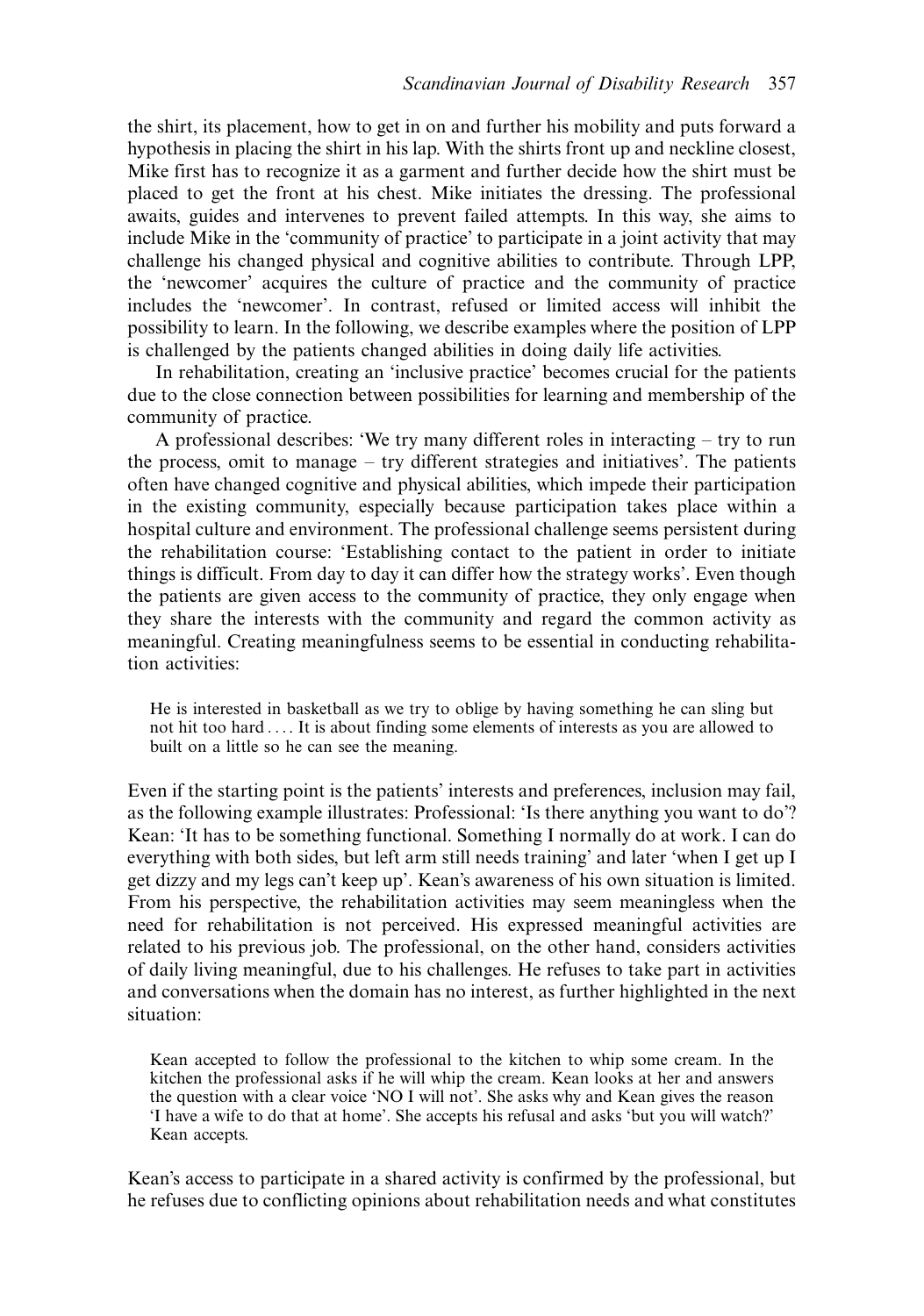a meaningful activity. He disputes participation unless on his own terms, unaware of the professional's aim to stimulate his cognitive rehabilitation by taking part in a recognizable and simple activity carried out in a kitchen and with tools similar to those available at home. For Kean, these apparent conflicting understandings and goals may reduce his willingness and efforts to contribute to the activity, thereby reducing his learning opportunities. This highlights the importance of offering meaningful activities in order to encourage participation.

According to the theory of 'situated learning', patients' access to the community of practice is crucial to obtain learning. However, the abovementioned example indicates that providing access alone is inadequate to include patients with TBI. Consequently, the professional members of the community of practice need to develop more systematic strategies of eliciting the patients' interest in participation and to enable them to participate on their own terms. This means that the professionals have to offer activities that are regarded as meaningful in order to make participation in the community of practice attractive and suitable for the individual patient.

### Rehabilitation as a learning trajectory

The 'newcomer's experiences obtained during his participation in shared practices shape the trajectory in and across different communities according to what makes sense to him. Therefore, the trajectory illustrates the learning process over a period of time characterized by increasing the understanding of how, when and what a community collaborates on, its values and rules (Lave and Wenger [1991\)](#page-14-0).

In this study, the rehabilitation professional's expressions indicate an understanding of rehabilitation as a process of learning aimed at acquiring skills of increasing complexity. A professional expresses:

I think we observe where it goes well – what we are going to do in order to see the patient goes further in the activity- that is when he succeed in doing the activity. This is what we have to base on ...so they have some good experiences and next we can say 'now we are going to try something a bit more complicated'.

They express it as their task to create conditions that support and challenge the patients during rehabilitation towards the overall goal of handling everyday life after the injury. They reflect on both the distribution of roles in the interaction as well as the complexity of activity in their collaboration with the patient. A professional describes: 'We must be able to grade the activity we perform. For instance we sometime need to be more dominating while we in other situations give free rein in order to involve the patient'. Another supplement: 'We assess the grade of help needed by the patient in order to succeed and according to the complexity of the activity'.

An aspect of complexity is the amount of stimuli from the surrounding environment. Initially, the patients are provided with the opportunity to complete simple activities, such as eating served food in their room with the door closed, in order to reduce disturbances from the environment. The following examples illustrate Kean's learning trajectory: The professional: 'Then there is rice pudding for you and a glass of water' Kean: 'Thank you, that sounds good'. She arranges the plate in front of him and hands him a spoon for taking with his right hand.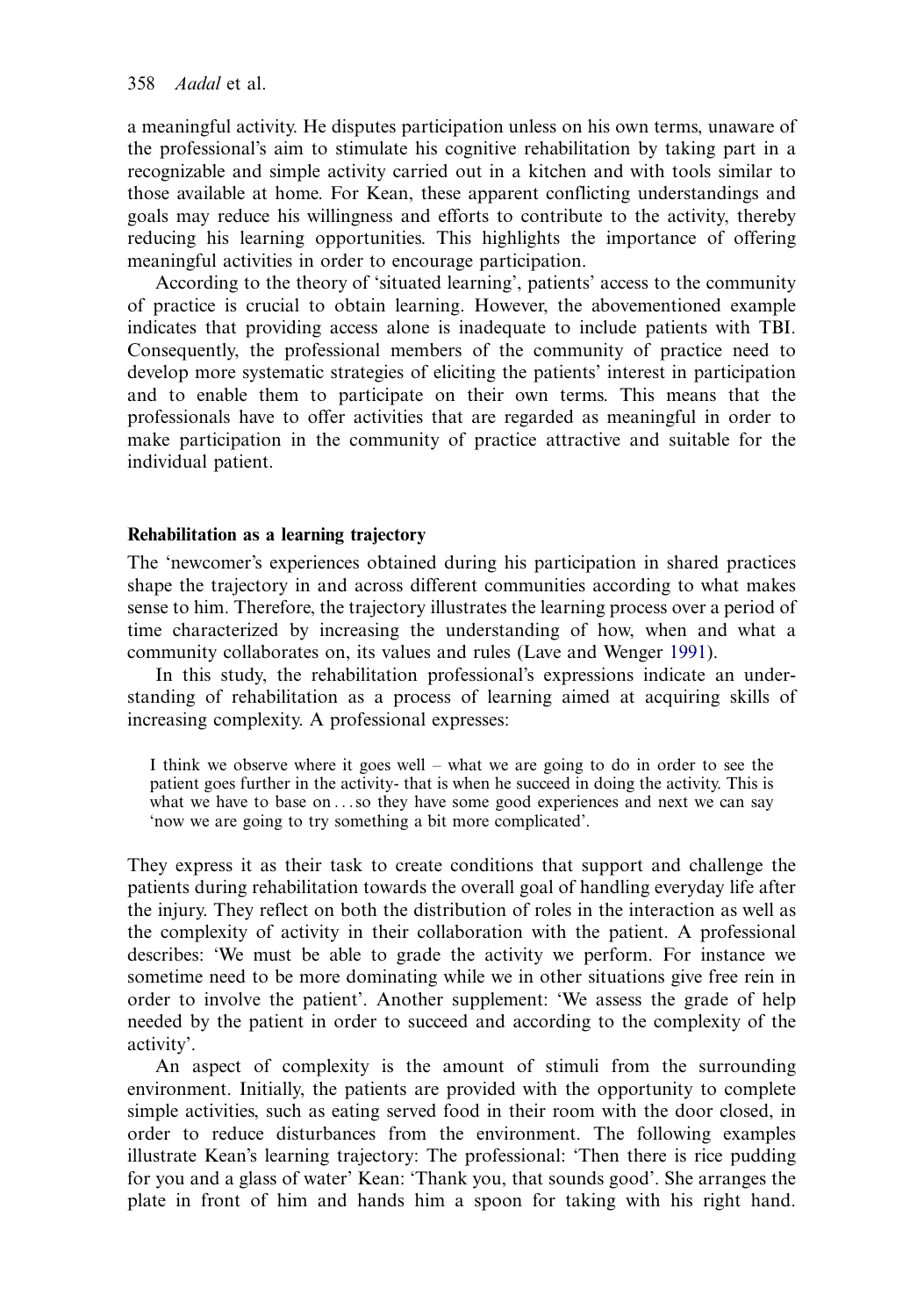Professional: 'Would you like me to find a napkin'? Kean: 'Yes thank you' He is already eating. She assesses that he is sitting badly in relation to the activity of eating. She observes his position and asks: 'Don't you need to get closer to the table?' Kean refuses: 'No thank you' then followed by something unintelligible caused by a lot of food in his mouth. She supports him: 'Just take the time you need to eat. There is no need to hurry'. Kean: 'No' and then while he continues to put food in his mouth. 'It is best hot'. He continues to eat, his attention fixed on the plate. He drops food from his mouth and his breathing indicates swallowing problems. She says 'Now I will leave you. I can see that I am disturbing your meal'. She sits silently on a stool just behind him to reduce disturbances. He doesn't comment but continues to eat perhaps a little slower. Kean participates by using his physical skills. His safety and dignity is threatened and the professional compensates by seeking to reduce the speed with which he eats. Her guidance is ignored and she changes strategy. She assesses that his participation is disturbed by excessive stimulation from the environment and reduces the amount of stimuli by moving out of his sight and being quiet in order to promote his participation.

After a few days Kean has progressed and eats his dinner in the dining room with other patients and professionals. In this situation, different learning challenges occur:

There are 6 places at the dining table. Kean is seated closest to the corridor with his back towards the kitchen. Kean shows obvious interest in the other patients and whether they are enjoying their dinner. Addressing one of them he comments: 'It tastes good doesn't it?' She doesn't answer but the professional confirms: 'Yes X appreciates good food'. Kean eats slowly while observing a fellow patient, who is challenged by eating.

The social elements in the dinner situation raise Kean's attention towards interpersonal interaction. His intentionality moves him towards increasing participation in complex activities, and in this situation the complexity is constituted of both the activity itself and the surrounding environment. The situation and the activity are known to Kean, while the environment is highly complex due to several sensory impressions. To support Kean's participation and to compensate for his acquired difficulties, the rehabilitation professional expresses current norms through questions, and indirectly she seeks to involve him in ethical considerations concerning the integrity of both Kean and the other patients, by answering unanswered questions addressed to other patients. Kean seems to recognize the dinner situation's conversation, but his cognitive changes might prevent him from perceiving the social norms in the situation.

Another example of increasing complexity is constituted by the activity. Mike is at the bathroom lying on a couch. His confusion and physical changes influence his participation. The shared activity is quite simple but the support and compensation from the professional is obvious:

The professional puts shampoo in his hair. He recognises and lifts his left hand towards his head. P guides his right hand to the hair and passes it in the wash movements. Then he loses the movement of left hand but resumes when assisted. For a short period he continues.

In the assessment of Mike's need for support, the professional interprets his efforts towards his normal patterns of movement by stimulating his affected arm and his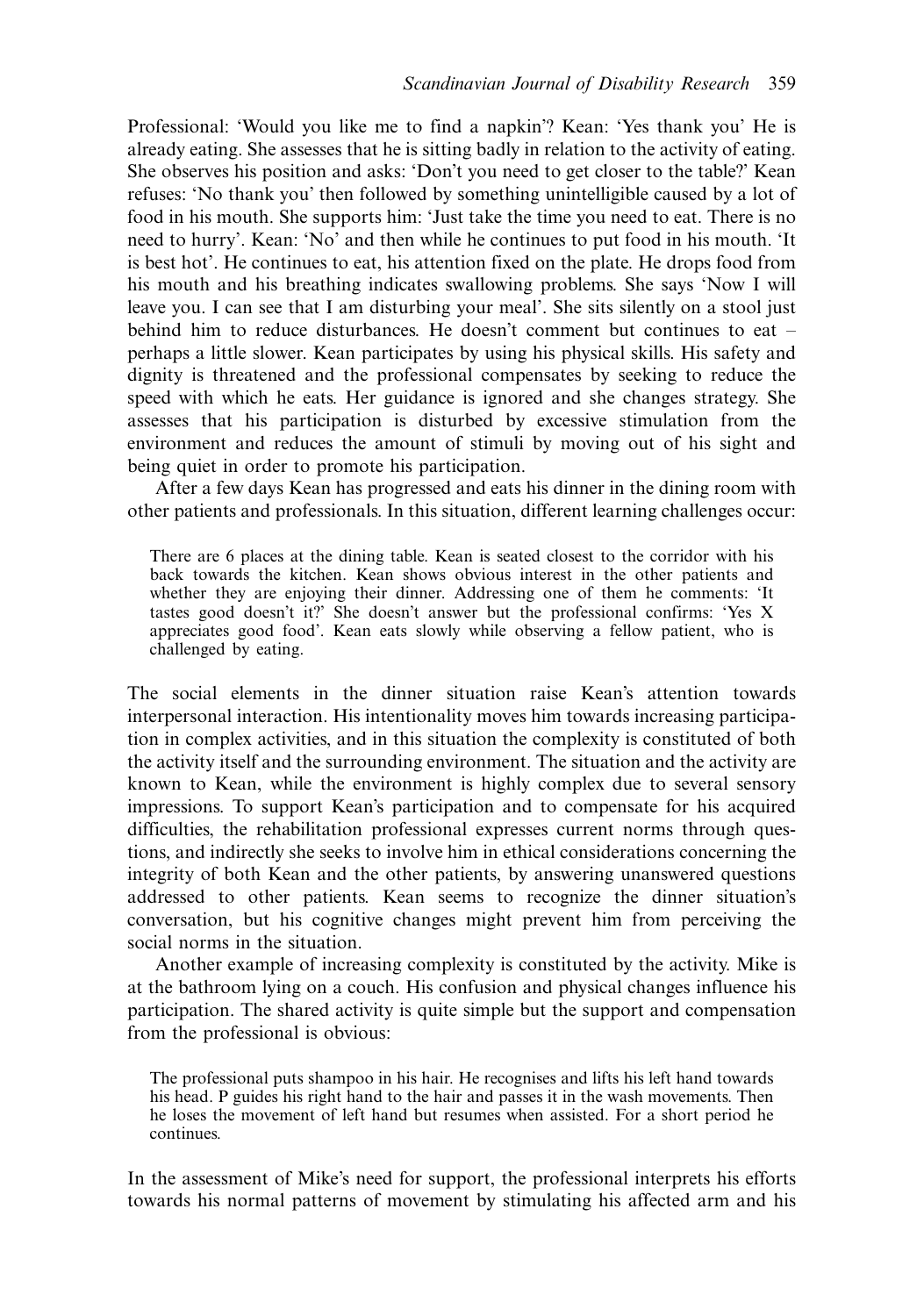ability to maintain and complete the activity by initiating the requested movements. She omitted to speak but guided by movements in order to minimize disturbances and challenged his cognitive abilities by letting him recognize the shampoo. Her hypothesis in choosing activity and complexity in the environment facilitated Mike's participation in this situation. This might be followed up by a new hypothesis of kindness and degree of increased complexity.

#### **Discussion**

The deliberate pedagogical approach suggested in the 'situated learning' theory (Lave and Wenger [1991\)](#page-14-0) highlights important considerations about the learning involved in clinical rehabilitation of people with severe TBI. The systematic use of these analytical learning concepts may support rehabilitation professionals in facilitating and challenging patient participation and learning during the rehabilitation process.

By viewing the rehabilitation environment as an inclusive working community of practice addressing the patients as legitimate peripheral participants, we achieve valuable analytical concepts to improve our professional analyses and reflections aimed at promoting the patients' own efforts progressing from participation in routines of, for example, hygiene to complex problem-solving activities (Jenkins and Brotherton [1995;](#page-14-0) Lave and Wenger [1991\)](#page-14-0). Interactions intended to achieve mutual respect and well-being are fundamental to provide a context conducive for learning (Lave [1997;](#page-14-0) Wenger [2008\)](#page-15-0). The patients' opportunity to learn arises when interacting in and across a community of professionals, other patients and relatives, participating in the flow of routines, and individual and joint activities going on in the rehabilitation setting. The professional rehabilitation community is constituted to promote rehabilitation and therefore the patients' membership is definitive.

However, admission as LPP is not sufficient to involve patients who may have a limited realization of the injury, and of cognitive and physical changes. Promoting inclusion becomes a task for the community, which is obliged to create a positive atmosphere. Furthermore, the joint activities are provided and tailored to the patients' physical and cognitive abilities to participate. Even though the patients intend to participate, changes after a TBI may prevent them from obtaining the correct information, and to understand enough to contribute and additionally to recall and perform new skills (Lave and Wenger [1991](#page-14-0)).

In facilitating the trajectory of learning, participation in provided activities of increasing complexity is crucial. Rehabilitation activities must be recognized by the patients and be experienced as meaningful, but at the same time they may bridge the process of gaining lost skills or changed strategies to make participation in the community of practice suitable (Lave and Wenger [1991](#page-14-0); Lave [1997](#page-14-0); Wenger [2008](#page-15-0)), These gender- and age-dependent variations may be a challenge in a hospital environment primarily designed to reflect a home, while activities related to work or leisure activities may be experienced as more valuable, particularly for young males who comprise the majority of the patients. The community of practice needs to develop new strategies in order to make participation feasible and encourage involvement of the patient.

The presented empirical example illustrates recognizable challenges in rehabilitation practice. Studies claim that ongoing rehabilitation practice is inadequately tailored to the rehabilitation needs of individual patients and the complexities involved in intensive neurorehabilitation are not consistently addressed (Antelius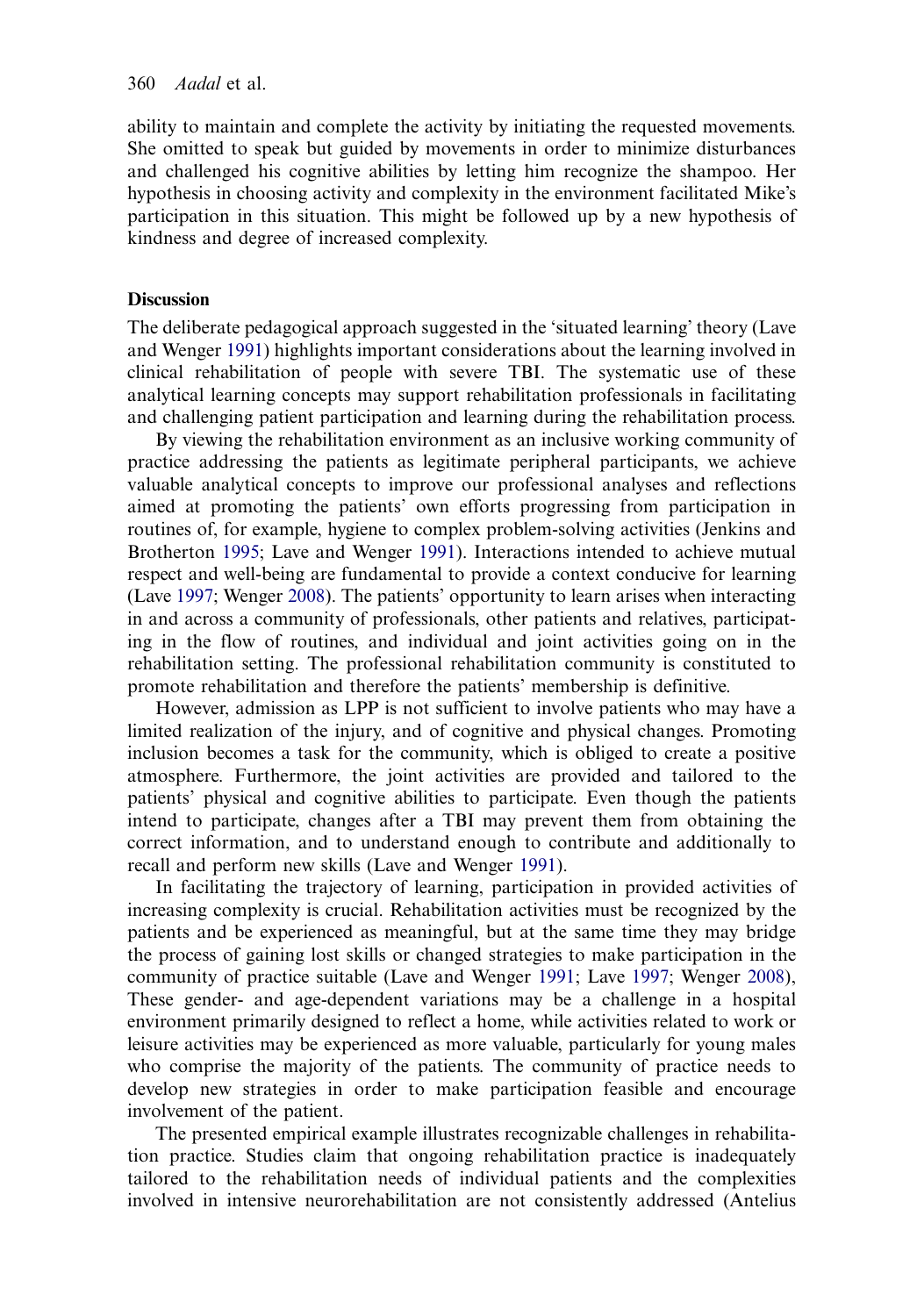<span id="page-13-0"></span>2009; Mattingly [2006](#page-14-0); Pryor and O'Connel [2009;](#page-15-0) van den Broek [2005\)](#page-15-0). Situated learning theory contributes by visualizing that the pedagogic challenge in neurorehabilitation is twofold: It encompasses creating a learning environment to facilitate the patient in gaining or compensating for changed functional abilities to participate as well as assisting the patient to learn or compensate for changed everyday life competencies (Lave and Wenger [1991;](#page-14-0) Lave and Wenger [2005;](#page-14-0) Wenger [2008](#page-15-0)). Therefore, the analytical situated learning concepts constitute a perspective to systematize and improve the patients' participation in rehabilitation practice and may facilitate the development of conditions that foster the patients' gaining of abilities congruent with their own needs and priorities. However, the theory needs to be supplemented by considering the diversity of changed abilities of participation in creating the optimal conditions for learning. The analytical concepts from situated learning theory leave unsolved questions concerning the heterogeneous changes following a TBI influencing the patients' ability to seek participation, to understand enough to contribute and additionally to recall and perform new skills. Consequently, further work is needed to make the analytical concepts suitable to clinical intensive neurorehabilitation practice.

There are limitations to this explorative study. It was conducted at a highly specialized neurorehabilitation hospital observing two patients and interviewing 11 rehabilitation experts. This limits the variation of the data and the transferability of the findings. Although participation to learn has been described as a promising practice (Carlson et al. 2006), neurorehabilitation practice regarded from this perspective seems sparse. Within health care, the use of situated learning is limited and tends to focus on the professionals' acquisition of knowledge and skills (Li et al. [2009](#page-14-0)). This study contributes with considerations that may support the development of frameworks to guide specific intervention strategies to promote the rehabilitation process.

#### References

- Antelius, E. 2009. ''Whose Body is it Anyway? Verbalization, Embodiment, and the Creation of Narratives." *Health* 13 (3): 361–379. <http://www.ncbi.nlm.nih.gov/pubmed/19366841>
- Bazeleley, P. 2007. *Qualitative Data Analysis with NVivo*, 1st ed. London: SAGE.
- Benner, P. 1997. Fra novice til ekspert: mesterlighed og styrke i klinisk sygeplejepraksis [From Novice to Expert: Clinical Knowledge in Critical Care Nursing]. Munksgaard, Kbh [Munksgaard Publishing Company]. Addison-Wesley Publishing Company.
- Borg, T. 2003. Livsførelse i hverdagen under rehabilitering [Conduct of Life in Everyday During Rehabilitation]. Ph.d afhandling, Aarhus universitet, Institut for Filosofi Center for Sundhed, Menneske og Kultur; nr 2 [PhD Thesis, University of Aarhus, Institute of Philosophy, Centre for Health, Humanity and Culture].
- Carey, L. M., H. J. Polatajko, L. T. Connor, and C. M. Baum. 2012. ''Stroke Rehabilitation: A Learning Perspective." In Stroke Rehabilitation. Insights from Neuroscience and Imaging. 1st ed, edited by L. M. Carey, 11-23. New York: Oxford University Press.
- Carlson, P. M., M. L. Boudreau, J. Davis, J. Johnston, C. Lemsky, M. A. McColl, P. Minnes, and C. Smith. 2006. '''Participate to Learn': A Promising Practice for Community ABI rehabilitation." *Brain Injury* 20 (11): 1111-1117. doi[:10.1080/02699050600955337.](http://dx.doi.org/10.1080/02699050600955337)
- Chua, K. S., Y. S. Ng, S. G. Yap, and C. W. Bok. 2007. ''A Brief Review of Traumatic Brain Injury Rehabilitation." Annals Academy of Medicine Singapore 36 (1): 31–42. doi[:10.1080/](http://dx.doi.org/10.1080/02699050600955337) [02699050600955337.](http://dx.doi.org/10.1080/02699050600955337)
- Coyle, M. K., and E. M. Martin. 2007. ''Reflecting on a Self-Care Process in the Home Setting for Traumatic Brain Injury Survivors." Journal of Neuroscience Nursing 39 (5): 274-277. doi[:10.1097/01376517-200710000-00003.](http://dx.doi.org/10.1097/01376517-200710000-00003)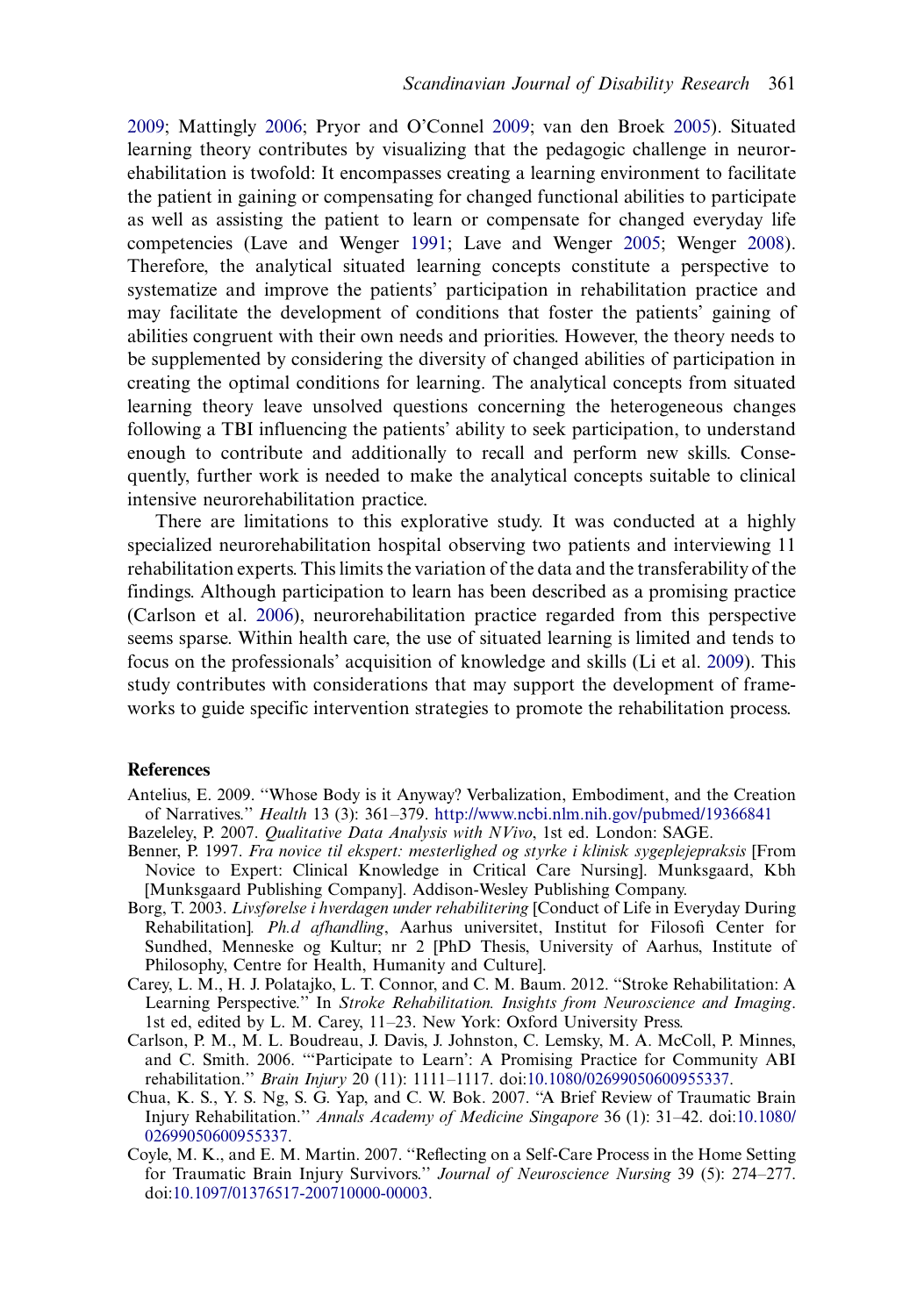- <span id="page-14-0"></span>Debesay, J., D. Nåden, and Å. Slettebø. 2008. "How Do We Close the Hermeneutic Circle? A Gadamerian Approach to Justification in Interpretation in Qualitative Studies.'' Nursing Inquiry 15 (1): 57-66. doi[:10.1111/j.1440-1800.2008.00390.x](http://dx.doi.org/10.1111/j.1440-1800.2008.00390.x).
- Emerson, F. S. 1995. Writing Ethnographic Fieldnotes. 1st ed. Chicago: The university of Chicago Press.
- Freeman, T. 2006. ''Best Practice? in Focus Group Research: Making Sense of Different Views.'' Journal of Advanced Nursing 56 (5): 491-497. doi:[10.1111/j.1365-2648.2006.](http://dx.doi.org/10.1111/j.1365-2648.2006.04043.x) [04043.x](http://dx.doi.org/10.1111/j.1365-2648.2006.04043.x).
- Gadamer, H. G. 2004. Sandhed og Metode. Wahrheit und Methode 1960 translated by Jørgensen A. 1st ed. Århus: Systime.
- Hagen, C. 1984. ''Language Disorders in Adults.'' In Language Disorders in Head Trauma, edited by A. L. Holland, 245-281. San Diego: San Diego Collage Hill Press.
- Hammersley, M., and P. Atkinson. 2004. Grunnlaget for feltarbeid og feltforskning [The Foundation of Fieldwork and Field Research]. 3rd ed. Oslo: Ad Notam Gyldendal.
- Hansen, H. P. Feltarbejde i egen kultur [Fieldwork in Own Culture]. [15], 1-150. 1994. Danmarks sygeplejerskehøjskole ved Århus universitet.
- Hart, T., and J. M. Powell. 2011. "Principles of Learning in TBI Rehabilitation." Journal of Head Trauma Rehabilitation 26 (3): 179-181. doi:[10.1097/HTR.0b013e318218dd51](http://dx.doi.org/10.1097/HTR.0b013e318218dd51).
- Hastrup, K. 1988. "Chapter 2." In Feltarbejde Oplevelse og metode i etnografien [Fieldwork Experience and Method in the Ethnography]. 1st ed, edited by K. Hastrup and K. Ramløv, 11-20. København: Authors and Akademisk forlag.
- Hastrup, K. E. 2003. Ind i verden. En grundbog i antropologisk metode [Into the World. A Textbook in the Anthropology Method]. København: Hans Reitzels Forlag.
- Hastrup, K., and J. Ovesen. 1990. *Etnografisk grundbog* [Ethnographic Textbook], 2. udgave 2. oplag ed. Cobenhagen: Gyldendal Nyt Nordisk Forlag.
- Jenkins, M., and C. Brotherton. 1995. ''In Search of a Theoretical Framework for Practice, Part 2." British Journal of Occupational Therapy 58 (8): 332-336.
- Kolb, B., G. C. Teskey, and R. Gibb. 2010, ''Factors Influencing Cerebral Plasticity in the Normal and Injured Brain." *Frontiers in Human Neuroscience* 4 (article 204): 1-12. [http://](http://www.ncbi.nlm.nih.gov/pmc/articles/PMC2991189/) [www.ncbi.nlm.nih.gov/pmc/articles/PMC2991189/](http://www.ncbi.nlm.nih.gov/pmc/articles/PMC2991189/)
- Kvale, S. 2003. Interview En introduktion til det kvalitative forskningsinterview [Interview. An Introduction to the Qualitative Research Interview]. København: Hans Reitzels forlag.
- Kvale, S., and S. Brinkmann. 2008. *InterView*. 2nd ed. Copenhagen: Hans Reitsels Forlag, Kbh [Hans Reitsels Publishing Company].
- Lave, J. 1997. "Learning, Apprenticeship, Social Practice." Nordisk Pædagogik 17 (3): 140– 151. <http://www.idunn.no/ts/np>
- Lave, J. 2008. ''The Practice of Learning.'' In Understanding Practice Perspectives on Activity and Context. 1st ed, edited by S. Chaiklin and J. Lave, 3–34. Cambridge: Press syndicate of the University of Cambridge.
- Lave, J., and E. Wenger. 1991. Situated Learning. Legitimate Peripheral Participation. 19th printing 2008 ed. New York: Cambridge University Press.
- Lave, J., and E. Wenger. 2005. Situeret læring [Situated Learning]. 3. udgave ed. København: Hans Reitzels Forlag.
- Levin, H. S., V. M. O'Donnel, and R.G. Grossman. 1979. ''The Galveston Orientation and Amnesia Test-A Practical Scale to Assess Cognition After Head Injury.'' The Journal of Nervous and Mental Disease 167 (11): 675-684. doi:[10.1097/00005053-197911000-00004](http://dx.doi.org/10.1097/00005053-197911000-00004).
- Li, L. C., J. M. Grimshaw, C. Nielsen, M. Judd, P. C. Coyte, and J. D. Graham. 2009. ''Use of Communities of Practice in Business and Health Care Sectors: A Systematic Review.'' Implementation Science 17 (4): 27. doi:10.1186/1748-5908-4-27.
- Manly, T. 2003. ''Rehabilitation for Disorders of Attention.'' In Neuropsychological Rehabilitation Theory and Practice. 1st ed, edited by B. A. Wilson, 23–52. Lisse: Swets & Zeitlinger Publishers.
- Mattingly, C. 1994. "The Concept of Therapeutic "Emplotment"." Social Science and Medicine 38 (6): 811-822. doi:[10.1016/0277-9536\(94\)90153-8](http://dx.doi.org/10.1016/0277-9536(94)90153-8).
- Mattingly, C. 2006. ''Reading Medicine: Mind, Body, and Meditation in One Interpretive Community.'' New Literary History 37 (3): 563-581. doi[:10.1353/nlh.2006.0050](http://dx.doi.org/10.1353/nlh.2006.0050).